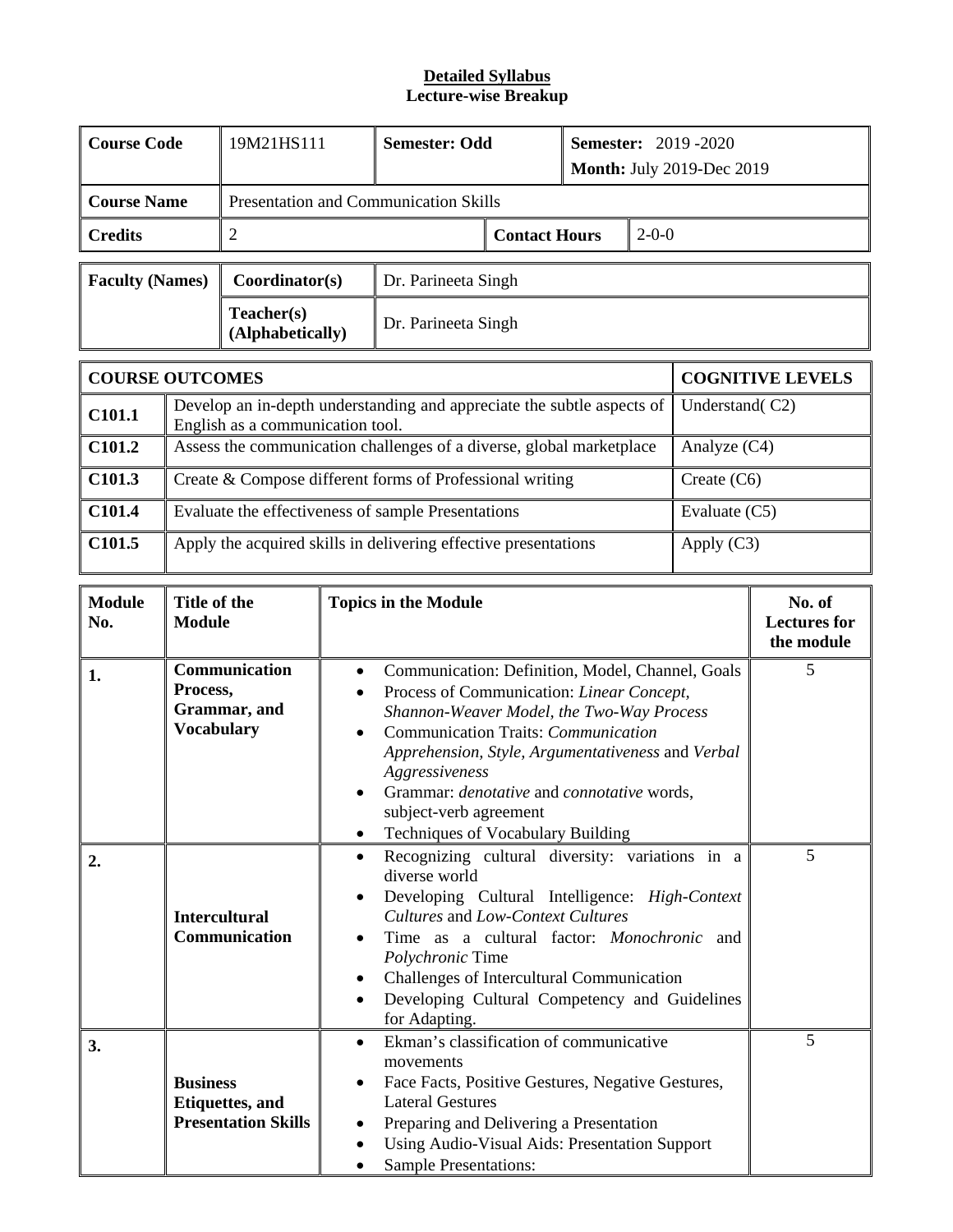|                           |                                                                                                                           | 1. Steve Jobs, Three Stories of my Life (Stanford<br>University Commencement Address, 2005)<br>2. Dr. Shashi Tharoor, Britain does owe India<br>reparations (Oxford Union Debate)                                                                                                   |    |
|---------------------------|---------------------------------------------------------------------------------------------------------------------------|-------------------------------------------------------------------------------------------------------------------------------------------------------------------------------------------------------------------------------------------------------------------------------------|----|
| 4.                        | Communication<br>for Conflict<br><b>Management</b>                                                                        | Negotiation, Mediation, and Conciliation<br><b>Stages in the Negotiation Process</b><br><b>Strategies of Conciliation</b><br><b>Solving Deadlocks</b><br>Reaching an Agreement                                                                                                      | 5  |
| 5.                        | Communication<br>for Employment                                                                                           | Guidelines for writing a Resume, Types of<br>Resumes<br>Interviews: Purpose and Types.<br>Interviews: Preparation, Process, Common<br>Mistakes to Avoid.<br>Group Discussion: Stages (Forming, Storming,<br>Norming, Performing, Adjourning)<br>Formal/Informal Group Dynamics<br>٠ | 5  |
| 6.                        | <b>Technical</b><br>Communication                                                                                         | Characteristics of a Report<br>٠<br>Types of Report<br>5 W's and 1 H of a Report<br>Structure, Format, Parts of a Report<br>Referencing, and Documentation                                                                                                                          | 5  |
|                           |                                                                                                                           |                                                                                                                                                                                                                                                                                     |    |
|                           |                                                                                                                           | <b>Total number of Lectures</b>                                                                                                                                                                                                                                                     | 30 |
| <b>TA</b><br><b>Total</b> | <b>Evaluation Criteria</b><br><b>Components</b><br>Mid Term Examination (Presentation)<br><b>End Semester Examination</b> | <b>Maximum Marks</b><br>30<br>40<br>30(Assignment/Viva)<br>100                                                                                                                                                                                                                      |    |
|                           |                                                                                                                           | <b>Recommended Reading material:</b> Author(s), Title, Edition, Publisher, Year of Publication etc. (Text books,<br>Reference Books, Journals, Reports, Websites etc. in the IEEE format)                                                                                           |    |
| $\mathbf{1}$              | 2017.                                                                                                                     | C.L.Bovee, J.V.Thill, Roshan Lal Raina, Business Communication Today, 13 <sup>th</sup> Ed, Pearson Education,                                                                                                                                                                       |    |
| $\boldsymbol{2}$          |                                                                                                                           | R.C. Sharma and Krishna Mohan, Business Correspondence and Report Writing, Mc Graw Hill                                                                                                                                                                                             |    |
| $\mathbf{3}$              | Education, 2016.                                                                                                          | Meenakshi Raman and Sangeeta Sharma, Technical Communication: Principles and Practice, Oxford                                                                                                                                                                                       |    |
| $\overline{\mathbf{4}}$   | University Press, 2015.                                                                                                   | Anna Koneru, Professional Communication, Mc Graw Hill Education Pvt Ltd., 2017.                                                                                                                                                                                                     |    |
| 5                         |                                                                                                                           | Murli Krishna, Communication Skills for Engineers, Pearson, 2014.                                                                                                                                                                                                                   |    |
| 6                         |                                                                                                                           | Meenu Dudeja, Communication Skills for Professionals, Satya Prakashan, 2017.                                                                                                                                                                                                        |    |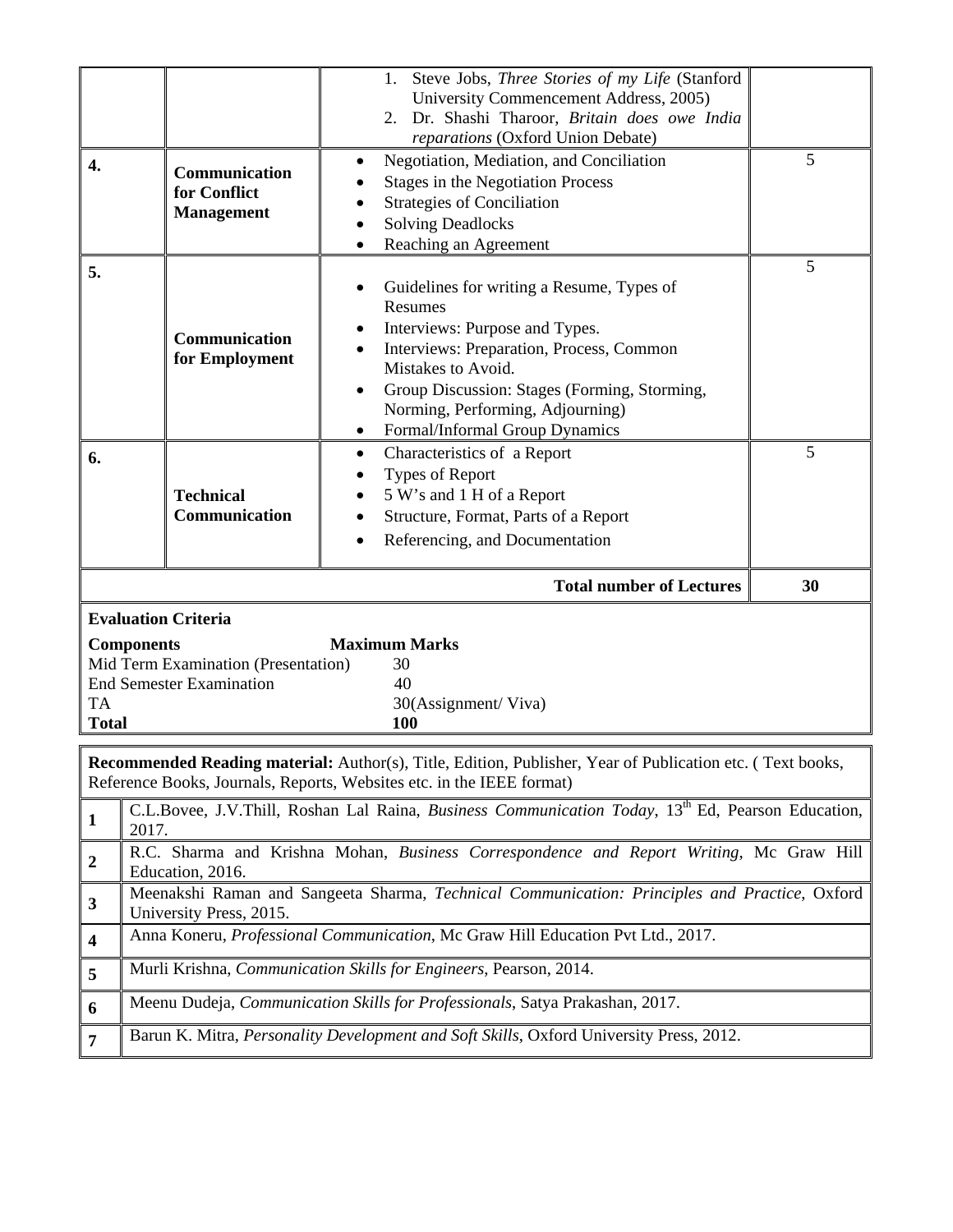### **Ordinary Differential Equations (19M21MA111)**

| <b>Course Code</b>     |                                                                                            | 19M21MA111                                                                                                                                                                                                                                                                                                                                                         |            | <b>Semester</b>                                                                            | Odd                  |                                | Semester I Session-2019-20                     |                                          |  |  |
|------------------------|--------------------------------------------------------------------------------------------|--------------------------------------------------------------------------------------------------------------------------------------------------------------------------------------------------------------------------------------------------------------------------------------------------------------------------------------------------------------------|------------|--------------------------------------------------------------------------------------------|----------------------|--------------------------------|------------------------------------------------|------------------------------------------|--|--|
|                        |                                                                                            |                                                                                                                                                                                                                                                                                                                                                                    |            |                                                                                            |                      | Month from July 2019 -Dec 2019 |                                                |                                          |  |  |
| <b>Course Name</b>     |                                                                                            |                                                                                                                                                                                                                                                                                                                                                                    |            | <b>Ordinary Differential Equations</b>                                                     |                      |                                |                                                |                                          |  |  |
| <b>Credits</b>         |                                                                                            | $\overline{4}$                                                                                                                                                                                                                                                                                                                                                     |            |                                                                                            | <b>Contact Hours</b> | $3 - 1 - 0$                    |                                                |                                          |  |  |
| <b>Faculty</b>         |                                                                                            | Coordinator(s)                                                                                                                                                                                                                                                                                                                                                     |            | Sanjeev Sharma                                                                             |                      |                                |                                                |                                          |  |  |
| (Names)                |                                                                                            | Teacher(s)<br>(Alphabetically)                                                                                                                                                                                                                                                                                                                                     |            | Sanjeev Sharma                                                                             |                      |                                |                                                |                                          |  |  |
| <b>COURSE OUTCOMES</b> |                                                                                            |                                                                                                                                                                                                                                                                                                                                                                    |            |                                                                                            |                      |                                |                                                | <b>COGNITIVE</b><br><b>LEVELS</b>        |  |  |
|                        |                                                                                            |                                                                                                                                                                                                                                                                                                                                                                    |            | After pursuing the above mentioned course, the students will be able to:                   |                      |                                |                                                |                                          |  |  |
| C110.1                 | explain the basic theory of ordinary differential equations and<br>solve related problems. |                                                                                                                                                                                                                                                                                                                                                                    |            |                                                                                            |                      |                                | Applying<br>Level $(C3)$                       |                                          |  |  |
| C110.2                 |                                                                                            | make use of Frobenious method in solving differential equations.                                                                                                                                                                                                                                                                                                   |            |                                                                                            |                      |                                |                                                | Applying<br>Level $(C3)$                 |  |  |
| C110.3                 |                                                                                            | apply matrix method to solve a system of homogeneous linear<br>ordinary differential equations.                                                                                                                                                                                                                                                                    |            |                                                                                            |                      |                                |                                                | Applying<br>Level $(C3)$                 |  |  |
| C110.4                 |                                                                                            | value problems.                                                                                                                                                                                                                                                                                                                                                    |            | explain the concept of existence and uniqueness theorem of initial                         |                      |                                |                                                | Understanding<br>Level $(C2)$            |  |  |
| C110.5                 |                                                                                            | boundary value problems.                                                                                                                                                                                                                                                                                                                                           |            | make use of orthogonality of functions in solving Sturm-Liouville                          |                      |                                |                                                | Applying<br>Level $(C3)$                 |  |  |
| C110.6                 | systems.                                                                                   |                                                                                                                                                                                                                                                                                                                                                                    |            | explain the phase plane, critical points and paths of nonlinear                            |                      |                                |                                                | Understanding<br>Level $(C2)$            |  |  |
| <b>Module</b><br>No.   | Title of the<br>Module                                                                     |                                                                                                                                                                                                                                                                                                                                                                    |            | <b>Topics in the Module</b>                                                                |                      |                                |                                                | <b>No. of Lectures</b><br>for the module |  |  |
| 1.                     | linear                                                                                     | Basic Theory of<br>Initial<br>value<br>problems,<br>boundary-value<br>problems and existence of solutions, the<br>differential<br>homogeneous linear equation with constant<br>coefficients, variation of parameters,<br>equations<br>the<br>Cauchy-Euler<br>equation,<br>applications<br>to<br>ordinary differential equations in LCR and<br>mass spring problem. |            |                                                                                            |                      |                                | 8                                              |                                          |  |  |
| 2.                     |                                                                                            | Series solution                                                                                                                                                                                                                                                                                                                                                    | functions. | Power series solutions about an ordinary point,<br>Frobenius, Bessel's equation and Bessel |                      |                                | solutions about singular points; the method of | 5                                        |  |  |
| 3.                     |                                                                                            | System of linear                                                                                                                                                                                                                                                                                                                                                   |            | The matrix method for homogeneous linear                                                   |                      |                                |                                                | 5                                        |  |  |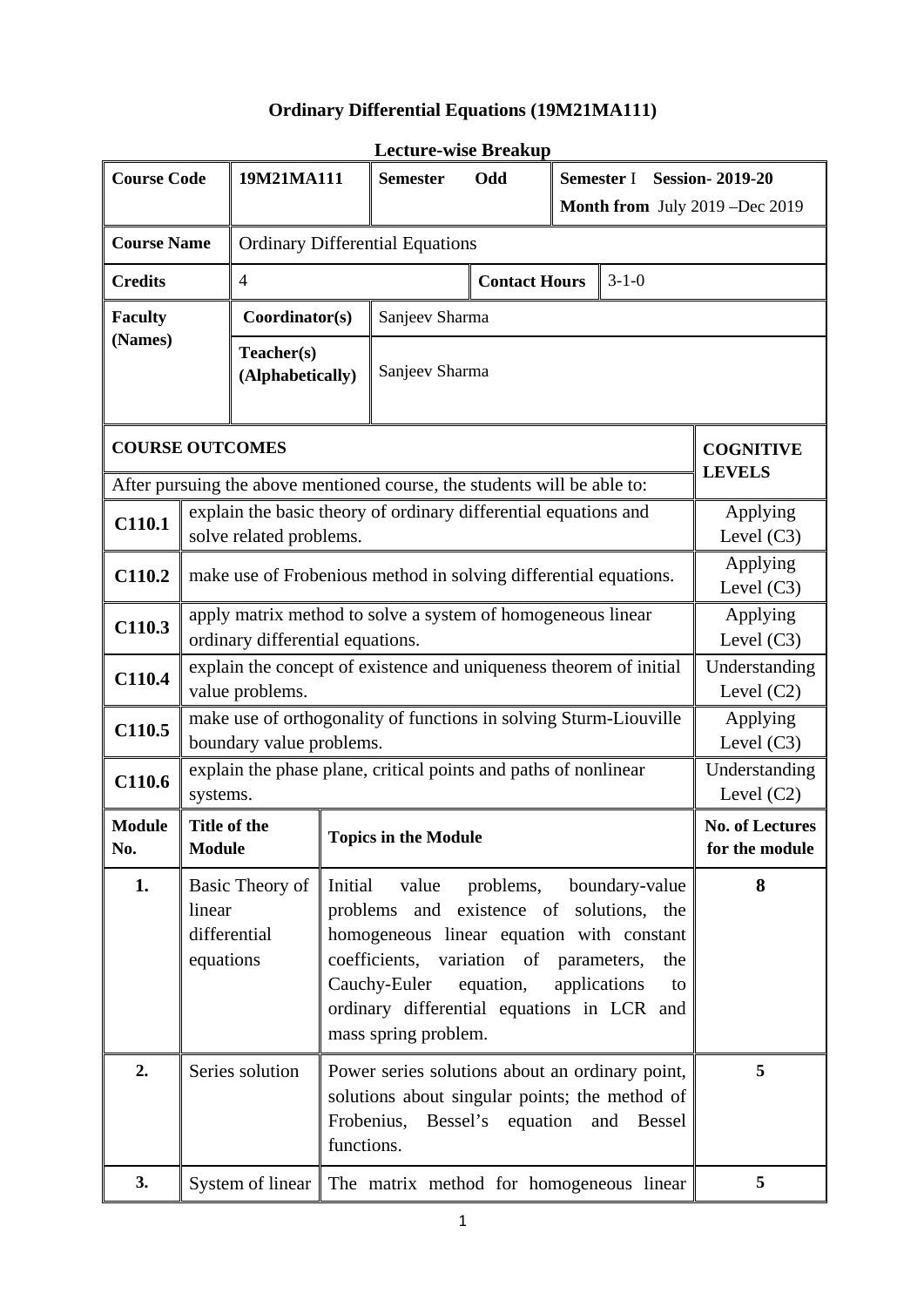|                                               |                                                                                                                                                                                                    | differential<br>equations                     | with<br>constant coefficients:<br>systems<br>two<br>equations in two unknown functions.                                                                                                                                                                                                                           |                         |  |  |  |
|-----------------------------------------------|----------------------------------------------------------------------------------------------------------------------------------------------------------------------------------------------------|-----------------------------------------------|-------------------------------------------------------------------------------------------------------------------------------------------------------------------------------------------------------------------------------------------------------------------------------------------------------------------|-------------------------|--|--|--|
|                                               | 4.                                                                                                                                                                                                 | Existence and<br>uniqueness<br>theory         | The fundamental existence and uniqueness<br>theorem, dependence of solutions on initial<br>conditions and on the function.                                                                                                                                                                                        | 6                       |  |  |  |
|                                               | 5.                                                                                                                                                                                                 | Sturm-Liouville<br>boundary value<br>problems | Theory of the homogeneous linear system, the<br>linear<br>non-homogeneous<br>system,<br>Strum<br>Theory,<br>Strum-Liouville<br>problems,<br>orthogonality of characteristic functions, the<br>expansion of a function in a series of<br>orthonormal functions, trigonometric Fourier<br>series, Green's function. | 14                      |  |  |  |
|                                               | 6.                                                                                                                                                                                                 | Nonlinear<br>differential<br>equations        | Phase plane, paths and critical points, critical<br>points and path of linear systems, critical points<br>and path of non-linear systems.                                                                                                                                                                         | $\overline{\mathbf{4}}$ |  |  |  |
|                                               |                                                                                                                                                                                                    |                                               | <b>Total number of lectures</b>                                                                                                                                                                                                                                                                                   | 42                      |  |  |  |
|                                               |                                                                                                                                                                                                    | <b>Evaluation Criteria</b>                    |                                                                                                                                                                                                                                                                                                                   |                         |  |  |  |
| T <sub>1</sub><br>T <sub>2</sub><br><b>TA</b> | <b>Components</b>                                                                                                                                                                                  | <b>End Semester Examination</b>               | <b>Maximum Marks</b><br>20<br>20<br>35<br>25 (Quiz, Assignments, Tutorials)<br>100                                                                                                                                                                                                                                |                         |  |  |  |
|                                               | <b>Total</b><br>Recommended Reading material: Author(s), Title, Edition, Publisher, Year of Publication etc.<br>(Text books, Reference Books, Journals, Reports, Websites etc. in the IEEE format) |                                               |                                                                                                                                                                                                                                                                                                                   |                         |  |  |  |
|                                               |                                                                                                                                                                                                    |                                               |                                                                                                                                                                                                                                                                                                                   |                         |  |  |  |
|                                               |                                                                                                                                                                                                    |                                               | Ross, S. L., Differential Equations, 3 <sup>rd</sup> Ed., John Wiley & Sons, Singapore, 2004.                                                                                                                                                                                                                     |                         |  |  |  |
| 2.                                            |                                                                                                                                                                                                    | CRC Press, Boca Raton, 2016.                  | <b>Simmons, G. F., Differential Equations with Applications and Historical Notes, <math>3^{rd}</math> Ed.,</b>                                                                                                                                                                                                    |                         |  |  |  |
| 3.                                            |                                                                                                                                                                                                    | Blackwell, 1996.                              | Sachdev, P. L., A Compendium on Nonlinear Ordinary Differential Equations, Wiley-                                                                                                                                                                                                                                 |                         |  |  |  |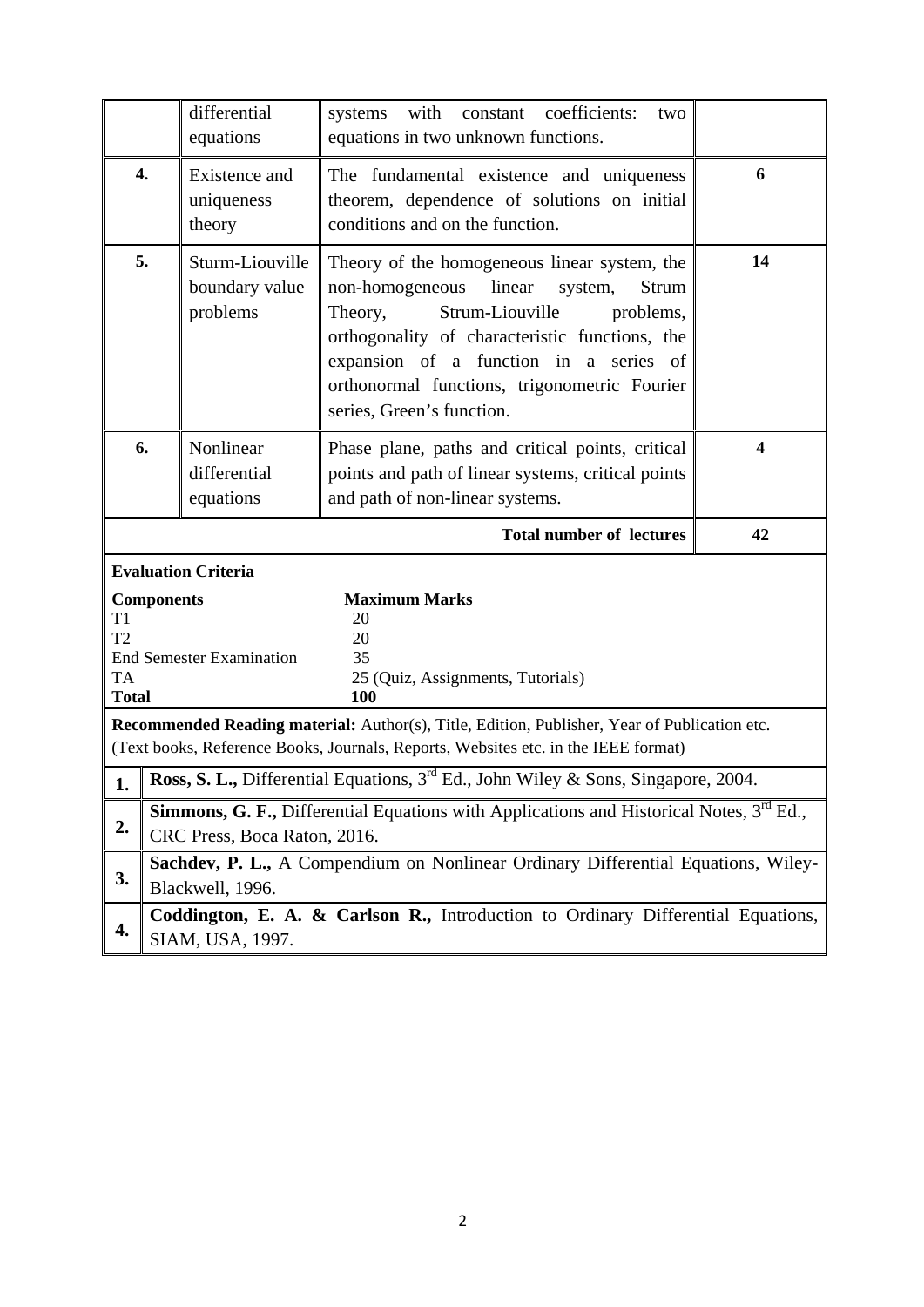### **Real Analysis (19M21MA112)**

| <b>Course Code</b>     | Semester I Session 2019-20<br>19M21MA112<br><b>Semester</b><br>Odd |                                                                                                                                                                                      |        |                                                                                                                          |  |                                     |            |                                             |  |
|------------------------|--------------------------------------------------------------------|--------------------------------------------------------------------------------------------------------------------------------------------------------------------------------------|--------|--------------------------------------------------------------------------------------------------------------------------|--|-------------------------------------|------------|---------------------------------------------|--|
|                        |                                                                    | Month from Aug 2019-Dec 2019                                                                                                                                                         |        |                                                                                                                          |  |                                     |            |                                             |  |
| <b>Course Name</b>     |                                                                    | Real Analysis                                                                                                                                                                        |        |                                                                                                                          |  |                                     |            |                                             |  |
| <b>Credits</b>         |                                                                    | $\overline{4}$                                                                                                                                                                       |        |                                                                                                                          |  | <b>Contact Hours</b><br>$3 - 1 - 0$ |            |                                             |  |
| <b>Faculty</b>         |                                                                    | Coordinator(s)                                                                                                                                                                       |        | Prof. B. P. Chamola                                                                                                      |  |                                     |            |                                             |  |
| (Names)                | Teacher(s)<br>Prof. B. P. Chamola<br>(Alphabetically)              |                                                                                                                                                                                      |        |                                                                                                                          |  |                                     |            |                                             |  |
| <b>COURSE OUTCOMES</b> |                                                                    |                                                                                                                                                                                      |        |                                                                                                                          |  |                                     |            | <b>COGNITIVE</b><br><b>LEVELS</b>           |  |
|                        |                                                                    |                                                                                                                                                                                      |        | After pursuing the above mentioned course, the students will be able to:                                                 |  |                                     |            |                                             |  |
| C111.1                 |                                                                    | their properties.                                                                                                                                                                    |        | explain the concepts of compact sets, connected sets, metric space and                                                   |  |                                     |            | Understanding<br>level $(C2)$               |  |
| C111.2                 |                                                                    | explain the convergence of sequences, series and their properties.                                                                                                                   |        |                                                                                                                          |  |                                     |            | Understanding<br>level $(C2)$               |  |
| C111.3                 |                                                                    | make use of the concepts of continuity, compactness and connectedness<br>of functions in solving related problems.                                                                   |        |                                                                                                                          |  |                                     |            | Applying Level<br>(C3)                      |  |
| C111.4                 |                                                                    |                                                                                                                                                                                      |        | explain the Riemann-Stieltjes integral and its properties.                                                               |  |                                     |            | Understanding<br>level $(C2)$               |  |
| C111.5                 |                                                                    |                                                                                                                                                                                      |        | apply the concepts of sequence and series of functions, their uniform<br>convergence and properties on various problems. |  |                                     |            | Applying level<br>(C3)                      |  |
| C111.6                 |                                                                    |                                                                                                                                                                                      |        | solve the problems on Lebesgue integral of functions.                                                                    |  |                                     |            | Applying level<br>(C3)                      |  |
| <b>Module</b><br>No.   | Title of the<br><b>Module</b>                                      |                                                                                                                                                                                      |        | <b>Topics in the Module</b>                                                                                              |  |                                     |            | No. of<br><b>Lectures</b> for<br>the module |  |
| 1.                     |                                                                    | Review of sets                                                                                                                                                                       |        | Finite, countable and uncountable sets, metric spaces,<br>compact sets, perfect sets, connected sets.                    |  |                                     |            | 4                                           |  |
| 2.                     | series                                                             | Sequences<br>Convergent sequences,<br>sub sequences, Cauchy<br>and<br>sequences, power series, absolute convergence,<br>algebra of series, rearrangements of elements in a<br>series |        |                                                                                                                          |  |                                     | 5          |                                             |  |
| 3.                     | Continuity                                                         |                                                                                                                                                                                      | Limits | functions,<br>of<br>compactness, connectedness, monotonic functions,<br>infinite limits and limits at infinity.          |  | continuous                          | functions, | 6                                           |  |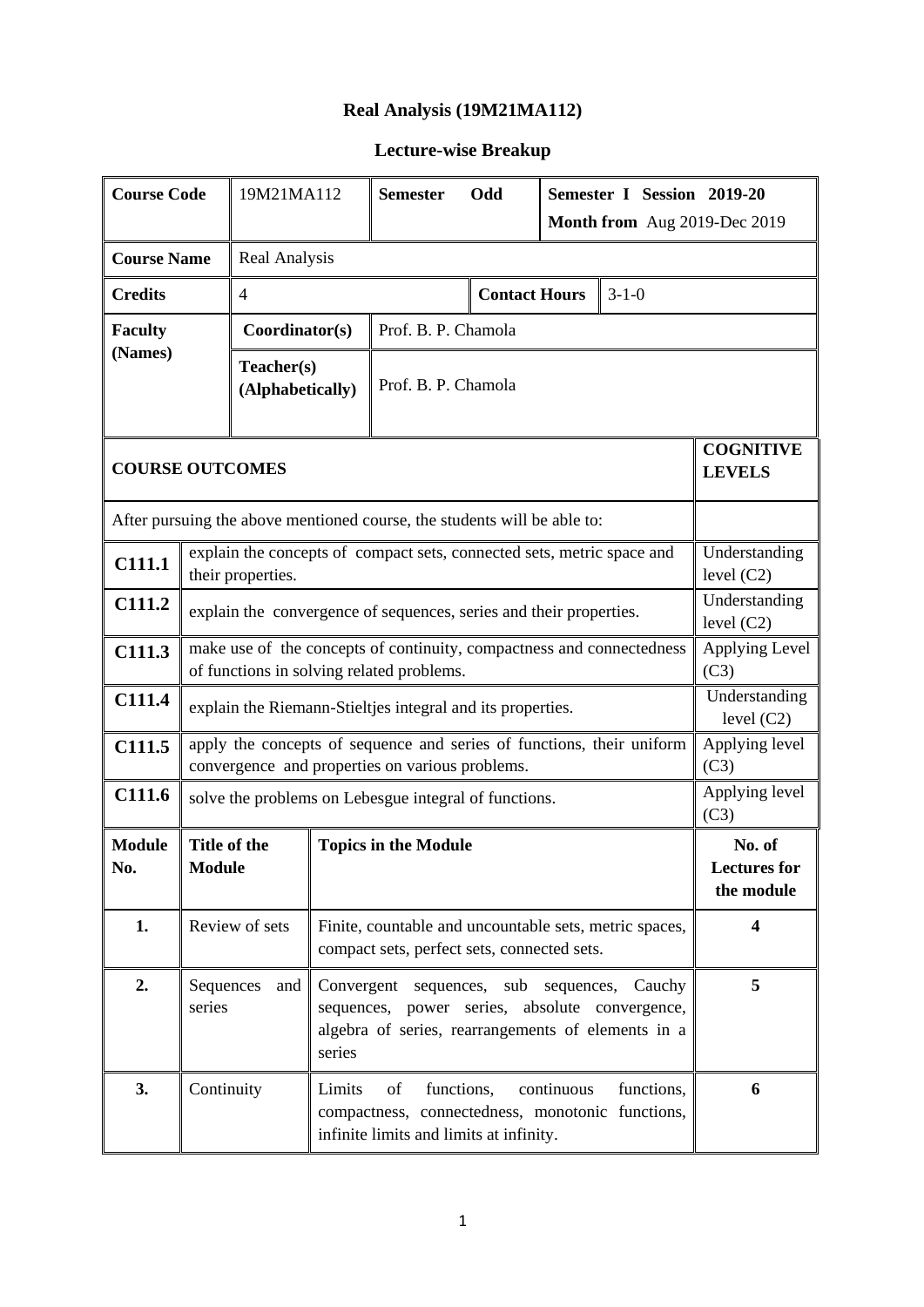| $\overline{4}$ .                      |                   | The<br>Riemann-<br>Stieltjes integral                         | Definition and existence of the Riemann-Stieltjes<br>integral, properties of the integral, integration and<br>differentiation,<br>integration<br>of<br>vector-valued<br>functions, rectifiable curves.                                                                                                                  | $\boldsymbol{9}$ |
|---------------------------------------|-------------------|---------------------------------------------------------------|-------------------------------------------------------------------------------------------------------------------------------------------------------------------------------------------------------------------------------------------------------------------------------------------------------------------------|------------------|
| 5.                                    |                   | Sequence<br>and<br>series<br>of<br>functions                  | Sequences and series of functions: interchanging<br>order of limits for sequences of functions, uniform<br>convergence, uniform convergence and continuity,<br>uniform convergence<br>and integration, uniform<br>convergence and differentiation, equi-continuous<br>families of functions, Stone Weierstrass theorem. | 10               |
| 6.                                    |                   | Lebesgue<br>theory                                            | Measurable sets and their properties, Lebesgue<br>measure, measurable functions, Lebesgue integral of<br>functions of arbitrary sign, integrable functions.                                                                                                                                                             | 8                |
|                                       |                   |                                                               | <b>Total number of lectures</b>                                                                                                                                                                                                                                                                                         | 42               |
| T1<br>T2<br><b>TA</b><br><b>Total</b> | <b>Components</b> | <b>Evaluation Criteria</b><br><b>End Semester Examination</b> | <b>Maximum Marks</b><br>20<br>20<br>35<br>25 (Quiz, Assignments, Tutorials)<br>100                                                                                                                                                                                                                                      |                  |
|                                       |                   |                                                               | Recommended Reading material: Author(s), Title, Edition, Publisher, Year of Publication etc.<br>(Text books, Reference Books, Journals, Reports, Websites etc. in the IEEE format)                                                                                                                                      |                  |
| 1.                                    |                   |                                                               | Rudin, W., Principles of Mathematical Analysis, 3 <sup>rd</sup> Ed., New Delhi, McGraw-Hill Inc., 2013.                                                                                                                                                                                                                 |                  |
| 2.                                    |                   |                                                               | Royden, H. L. and Fitzpatrick, P. M., Real Analysis, $4^{rd}$ Ed., New Delhi, Pearson, 2010.                                                                                                                                                                                                                            |                  |
| 3.                                    |                   |                                                               | Carothers, N. L., Real Analysis, Cambridge University Press, 2000.                                                                                                                                                                                                                                                      |                  |
| 4.                                    |                   | Delhi, Narosa Publishing House, 1957.                         | Apostol, T. M., Mathematical Analysis -A modern approach to Advanced Calculus, New                                                                                                                                                                                                                                      |                  |
| 5.                                    |                   |                                                               | Bartle, R. G. and Sherbert, D. R., Introduction to Real Analysis, 3 <sup>rd</sup> Ed., Wiley, 1999.                                                                                                                                                                                                                     |                  |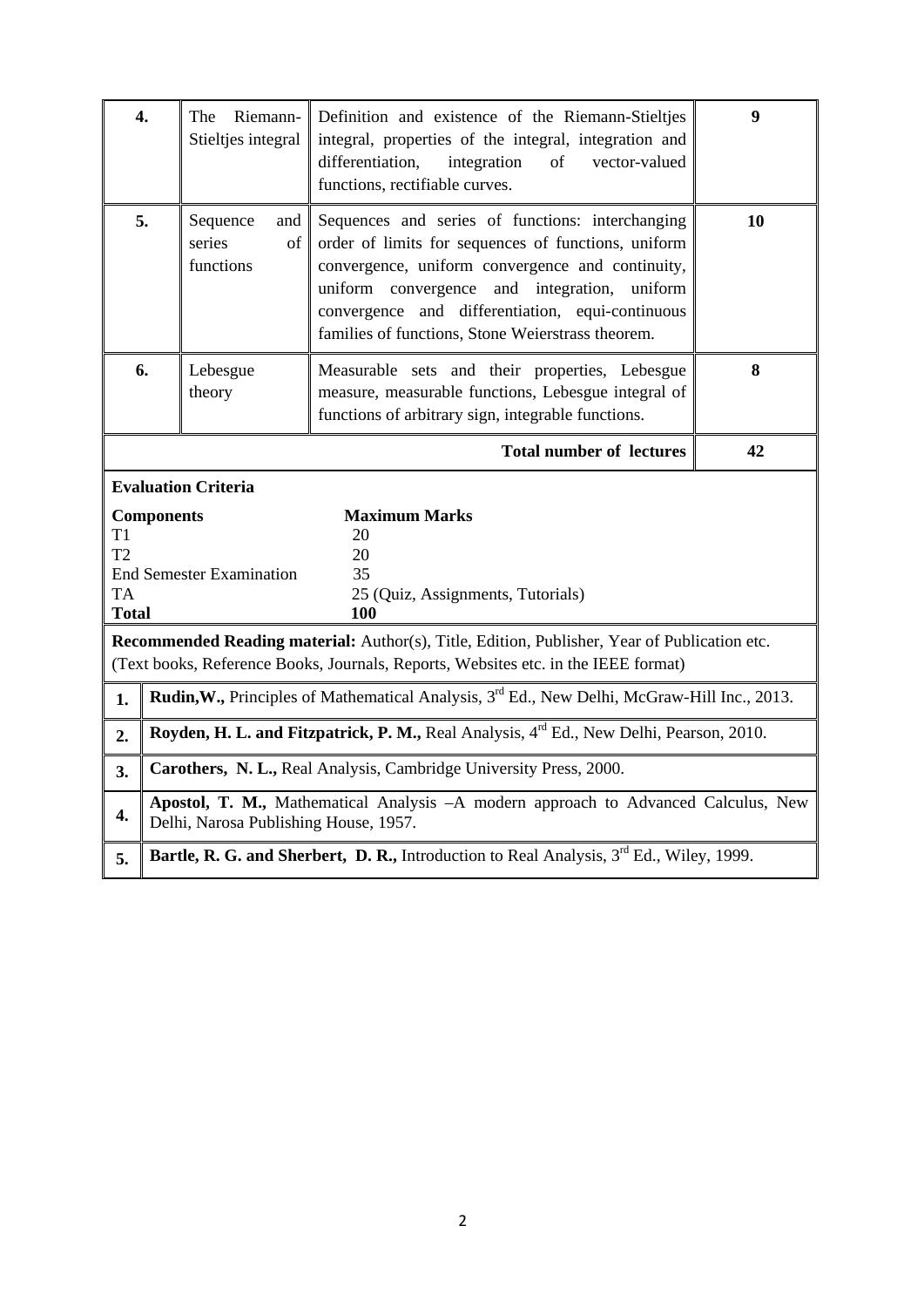### **Abstract Algebra (19M21MA113)**

| <b>Course Code</b> |                                                             | 19M21MA113<br><b>Semester</b><br>Odd<br>Semester I<br><b>Session 2019-20</b> |                                                                                                       |                                                                                                              |  |                                            |                                                                                                                                                                                                                                      |                                          |  |  |
|--------------------|-------------------------------------------------------------|------------------------------------------------------------------------------|-------------------------------------------------------------------------------------------------------|--------------------------------------------------------------------------------------------------------------|--|--------------------------------------------|--------------------------------------------------------------------------------------------------------------------------------------------------------------------------------------------------------------------------------------|------------------------------------------|--|--|
|                    |                                                             |                                                                              |                                                                                                       |                                                                                                              |  | <b>Month from</b><br>July 2019 to Dec 2019 |                                                                                                                                                                                                                                      |                                          |  |  |
| <b>Course Name</b> |                                                             |                                                                              | Abstract Algebra                                                                                      |                                                                                                              |  |                                            |                                                                                                                                                                                                                                      |                                          |  |  |
| <b>Credits</b>     |                                                             | $\overline{4}$                                                               |                                                                                                       |                                                                                                              |  | <b>Contact Hours</b><br>$3 - 1 - 0$        |                                                                                                                                                                                                                                      |                                          |  |  |
| <b>Faculty</b>     | Dr. Pato Kumari<br>Coordinator(s)                           |                                                                              |                                                                                                       |                                                                                                              |  |                                            |                                                                                                                                                                                                                                      |                                          |  |  |
| (Names)            | Dr. Pato Kumari<br>Teacher(s)<br>(Alphabetically)           |                                                                              |                                                                                                       |                                                                                                              |  |                                            |                                                                                                                                                                                                                                      |                                          |  |  |
|                    | <b>COGNITIVE</b><br><b>COURSE OUTCOMES</b><br><b>LEVELS</b> |                                                                              |                                                                                                       |                                                                                                              |  |                                            |                                                                                                                                                                                                                                      |                                          |  |  |
|                    |                                                             |                                                                              | After pursuing the above mentioned course, the students will be able to:                              |                                                                                                              |  |                                            |                                                                                                                                                                                                                                      |                                          |  |  |
| CO1                |                                                             |                                                                              | illustrate various types of groups and their properties.                                              |                                                                                                              |  |                                            |                                                                                                                                                                                                                                      | Understanding<br>Level $(C2)$            |  |  |
| CO <sub>2</sub>    |                                                             |                                                                              | explain Cayley, Cauchy, Sylow theorems and solve related problems.                                    |                                                                                                              |  |                                            |                                                                                                                                                                                                                                      | Applying Level<br>(C3)                   |  |  |
| CO <sub>3</sub>    |                                                             |                                                                              | explain the concepts of rings, ideals and isomorphism.                                                |                                                                                                              |  |                                            |                                                                                                                                                                                                                                      | Understanding<br>Level $(C2)$            |  |  |
| CO <sub>4</sub>    |                                                             |                                                                              | solve problems on integral domain, principal ideal domains and unique<br>factorization domains (UFD). |                                                                                                              |  |                                            |                                                                                                                                                                                                                                      | Applying Level<br>(C3)                   |  |  |
| CO <sub>5</sub>    | modules.                                                    |                                                                              | explain and identify modules, submodules, quotient modules and free                                   |                                                                                                              |  |                                            |                                                                                                                                                                                                                                      | Applying Level<br>(C3)                   |  |  |
| CO6                |                                                             |                                                                              | explain and analyze the concepts of fields and their extensions.                                      |                                                                                                              |  |                                            |                                                                                                                                                                                                                                      | Analyzing Level<br>(C4)                  |  |  |
| Modu<br>le No.     | Title of the<br>Module                                      |                                                                              | <b>Topics in the Module</b>                                                                           |                                                                                                              |  |                                            |                                                                                                                                                                                                                                      | <b>No. of Lectures</b><br>for the module |  |  |
| 1.                 | Groups                                                      |                                                                              |                                                                                                       | theorem, class equation of a group, Cauchy's theorem, p-<br>groups, Sylow's theorems and their applications. |  |                                            | Groups, subgroups, cyclic groups, groups of permutations<br>and their homomor-phisms, normal subgroups, quotient<br>groups, isomorphism theorems, group actions, Cayley's                                                            | 10                                       |  |  |
| 2.                 | Rings                                                       |                                                                              | of                                                                                                    | fractions, integral domain, Euclidean<br>irreducibility of polynomials over UFD's.                           |  |                                            | Rings, ideals and homomorphisms, quotient rings,<br>isomorphism theorems, prime and maximal ideals, rings<br>domains,<br>principal ideal domains and unique factorization domains<br>(UFD), polynomial rings over UFDs, criteria for | 12                                       |  |  |
| 3.                 | Modules                                                     |                                                                              |                                                                                                       |                                                                                                              |  |                                            | Basic definitions and examples, submodules and direct<br>sums, quotient modules, homomorphism and isomorphism                                                                                                                        | 10                                       |  |  |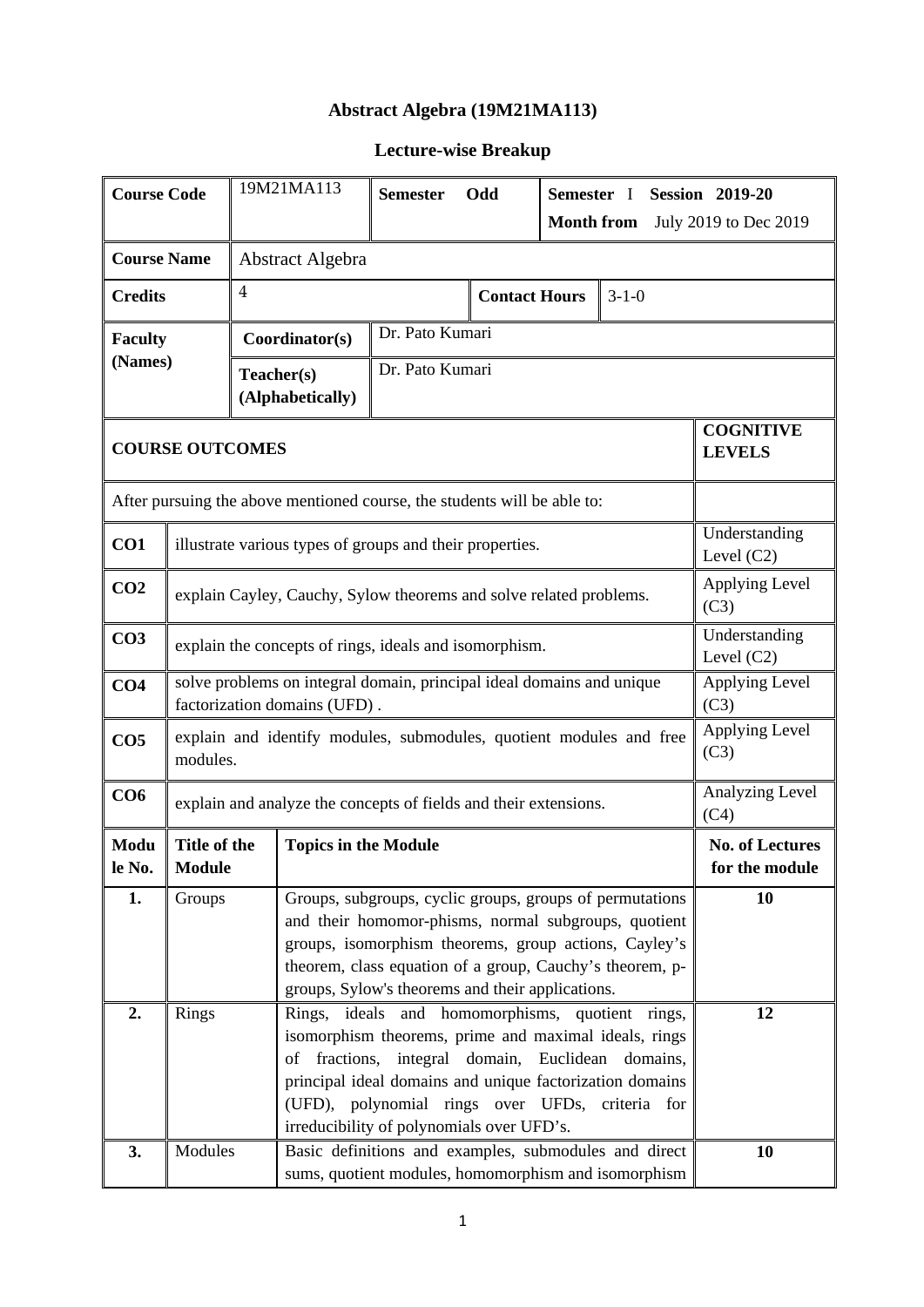|              |                                   | theorems, cyclic modules, free modules.                                                                                                                                                                                                                           |    |
|--------------|-----------------------------------|-------------------------------------------------------------------------------------------------------------------------------------------------------------------------------------------------------------------------------------------------------------------|----|
| 4.           | Fields                            | fields and their extensions, algebraic and finitely<br>generated field extensions, splitting fields and normal<br>extensions, algebraic closures, finite fields, separable and<br>inseparable extensions, Galois groups, fundamental<br>theorem of Galois theory. | 10 |
|              |                                   | <b>Total number of lectures</b>                                                                                                                                                                                                                                   | 42 |
|              | <b>Evaluation Criteria</b>        |                                                                                                                                                                                                                                                                   |    |
|              | <b>Components</b>                 | <b>Maximum Marks</b>                                                                                                                                                                                                                                              |    |
| T1           |                                   | 20                                                                                                                                                                                                                                                                |    |
| T2           |                                   | 20                                                                                                                                                                                                                                                                |    |
|              | <b>End Semester Examination</b>   | 35                                                                                                                                                                                                                                                                |    |
| <b>TA</b>    |                                   | 25 (Quiz, Assignments, Tutorials)                                                                                                                                                                                                                                 |    |
| <b>Total</b> |                                   | 100                                                                                                                                                                                                                                                               |    |
|              |                                   | Recommended Reading material: Author(s), Title, Edition, Publisher, Year of Publication etc.<br>(Text books, Reference Books, Journals, Reports, Websites etc. in the IEEE format)                                                                                |    |
| 1.           |                                   | <b>Dummit D. S. and Foote R. M., Abstract Algebra, 3rd Ed., John Wiley &amp; Sons, 2003.</b>                                                                                                                                                                      |    |
| 2.           | Cambridge University Press, 1995. | Bhattacharya, P. B., Jain, S. K. and Nagpaul, S. R., Basic Abstract Algebra, 2nd Ed.,                                                                                                                                                                             |    |
| 3.           |                                   | <b>Herstein, I. N., Topics in Algebra, <math>2^{nd}</math> Ed., John Wiley &amp; Sons, 1999.</b>                                                                                                                                                                  |    |
| 4.           |                                   | Fraleigh, J. B., A First Course in Abstract Algebra, 2 <sup>nd</sup> Ed., Pearson Education, 2007.                                                                                                                                                                |    |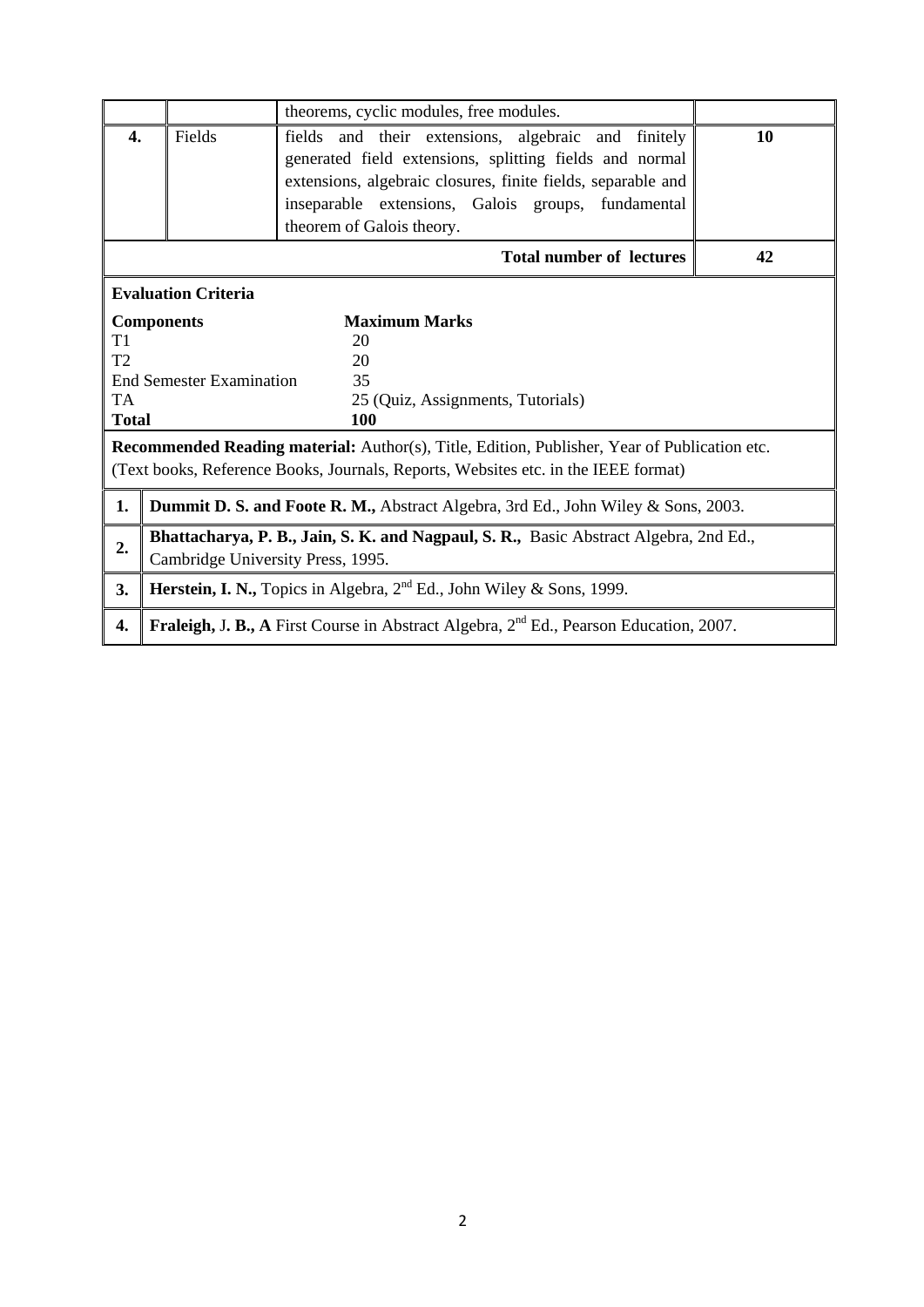### **General Topology (19M21MA114)**

| <b>Course Code</b>                                               |                                                      | 19M21MA114                                                               |          | <b>Semester</b>             | Odd                                  | Semester I<br><b>Session 2019-2020</b> |                                                                                                            |                                          |  |  |
|------------------------------------------------------------------|------------------------------------------------------|--------------------------------------------------------------------------|----------|-----------------------------|--------------------------------------|----------------------------------------|------------------------------------------------------------------------------------------------------------|------------------------------------------|--|--|
|                                                                  |                                                      |                                                                          |          |                             |                                      |                                        | <b>Month from</b> Aug $2019 - Dec 2019$                                                                    |                                          |  |  |
| <b>Course Name</b>                                               | <b>General Topology</b>                              |                                                                          |          |                             |                                      |                                        |                                                                                                            |                                          |  |  |
| <b>Credits</b>                                                   | <b>Contact Hours</b><br>3<br>$\overline{\mathbf{4}}$ |                                                                          |          |                             |                                      |                                        |                                                                                                            |                                          |  |  |
| <b>Faculty</b>                                                   | Coordinator(s)<br>Prof. Alka Tripathi                |                                                                          |          |                             |                                      |                                        |                                                                                                            |                                          |  |  |
| (Names)<br>Teacher(s)<br>Prof. Alka Tripathi<br>(Alphabetically) |                                                      |                                                                          |          |                             |                                      |                                        |                                                                                                            |                                          |  |  |
| <b>COURSE OUTCOMES</b>                                           |                                                      |                                                                          |          |                             |                                      |                                        |                                                                                                            | <b>COGNITIVE</b><br><b>LEVELS</b>        |  |  |
|                                                                  |                                                      | After pursuing the above mentioned course, the students will be able to: |          |                             |                                      |                                        |                                                                                                            |                                          |  |  |
| C113.1                                                           |                                                      | explain metric space, topological spaces and related concepts.           |          |                             |                                      |                                        |                                                                                                            | Understanding<br>(C2)                    |  |  |
| C113.2                                                           |                                                      | solve problems on different types of topologies.<br>Applying $(C3)$      |          |                             |                                      |                                        |                                                                                                            |                                          |  |  |
| C113.3                                                           |                                                      | related concepts.                                                        |          |                             |                                      |                                        | explain continuous maps, continuity theorem, homeomorphisms and                                            | Understanding<br>(C2)                    |  |  |
| C113.4                                                           |                                                      | various theorems.                                                        |          |                             |                                      |                                        | apply the properties of connected spaces and compact spaces in proving                                     | Applying (C3)                            |  |  |
| C113.5                                                           |                                                      | topological spaces.                                                      |          |                             |                                      |                                        | make use of the concepts of countability and separation in various                                         | Applying (C3)                            |  |  |
| <b>Module</b><br>No.                                             | Title of the<br><b>Module</b>                        |                                                                          |          | <b>Topics in the Module</b> |                                      |                                        |                                                                                                            | <b>No. of Lectures</b><br>for the module |  |  |
| 1.                                                               |                                                      | Metric Space                                                             |          |                             | Metric space, open sets, closed sets |                                        |                                                                                                            | $\overline{2}$                           |  |  |
| 2.                                                               |                                                      | Metric Space                                                             | space    |                             |                                      |                                        | Convergence, completeness, continuity in metric                                                            | 3                                        |  |  |
| 3.                                                               |                                                      | Metric Space                                                             |          | Cantor intersection theorem |                                      |                                        |                                                                                                            | $\mathbf{1}$                             |  |  |
| 4.                                                               | space                                                | Topological                                                              | topology |                             |                                      |                                        | Topological space, elementary concept, basis for a                                                         | $\overline{2}$                           |  |  |
| 5.                                                               | space                                                | Topological                                                              | a set    |                             |                                      |                                        | Open and closed sets, interior and closure of sets,<br>neighbourhood of a point, limit points, boundary of | 3                                        |  |  |
| 6.                                                               | space                                                | Topological                                                              |          |                             | Subspace topology, weak topology     |                                        |                                                                                                            | $\overline{2}$                           |  |  |
| 7.                                                               |                                                      | Topological                                                              |          |                             | Product topology, quotient topology  |                                        |                                                                                                            | $\overline{2}$                           |  |  |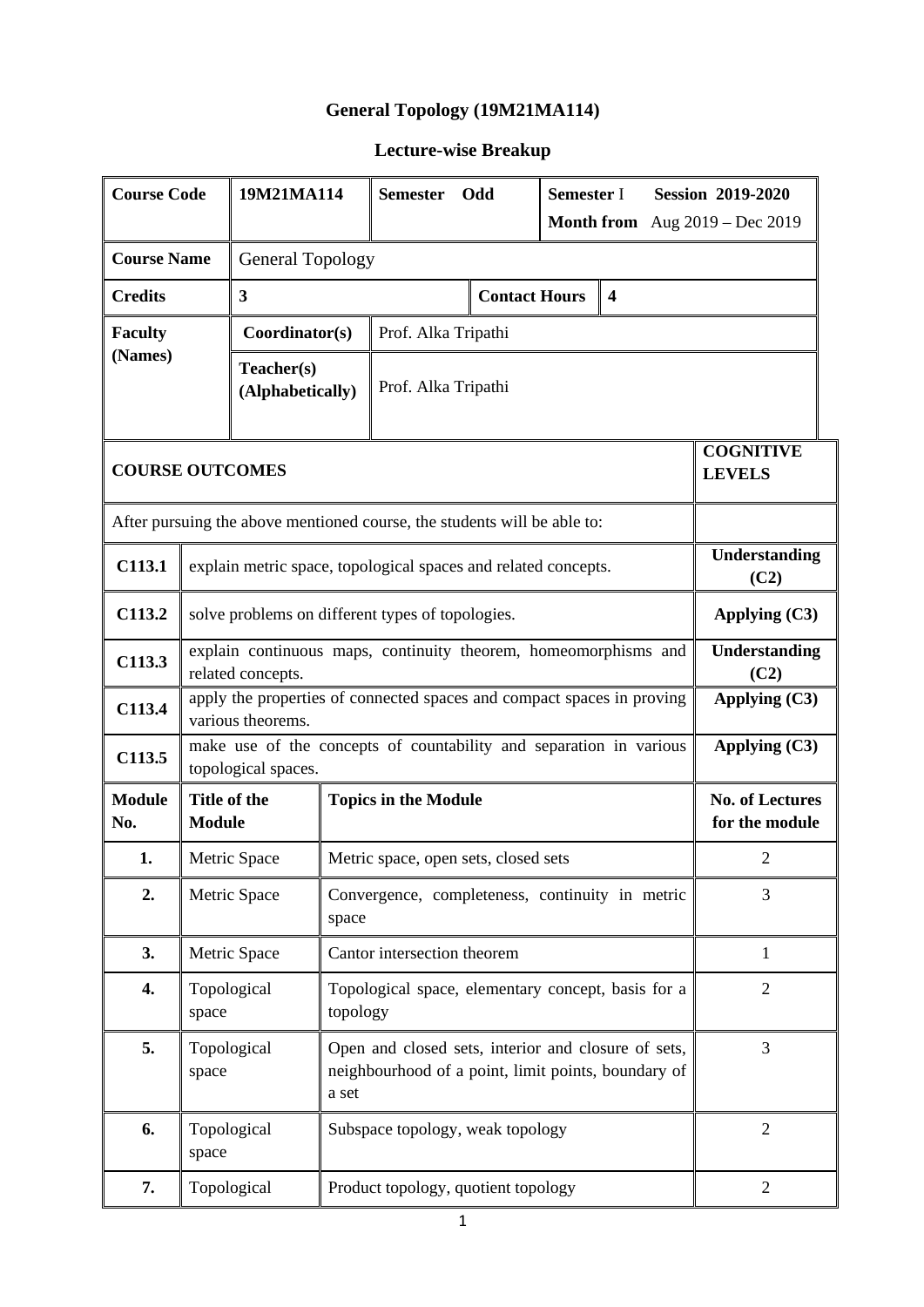|                                                               |                   | space                            |                                                                                                                                                                                    |                |
|---------------------------------------------------------------|-------------------|----------------------------------|------------------------------------------------------------------------------------------------------------------------------------------------------------------------------------|----------------|
|                                                               | 8.                | Compactness and<br>Connectedness | Continuous maps, continuity theorems for open and<br>closed sets, homeomorphism                                                                                                    | 4              |
|                                                               | 9.                | Compactness and<br>Connectedness | Connected spaces, continuity and connectedness,<br>components, totally disconnected space, locally<br>connected space                                                              | $\overline{4}$ |
|                                                               | 10.               | Compactness and<br>Connectedness | Compact space, limit point compact, sequentially<br>compact space, local compactness                                                                                               | $\overline{4}$ |
|                                                               | 11.               | Compactness and<br>Connectedness | Continuity and compactness, Tychonoff theorem                                                                                                                                      | 3              |
|                                                               | 12.               | Countability and<br>Separation   | First and second countable spaces, $T_1$ spaces,<br>Hausdorff spaces                                                                                                               | 3              |
|                                                               | 13.               | Countability and<br>Separation   | Regular spaces, normal spaces, completely normal<br>space, completely regular space                                                                                                | 5              |
|                                                               | 14.               | Countability and<br>Separation   | Tietz extension theorem, Metrizability, Uryshon<br>lemma, Uryshonmetrization theorem                                                                                               | $\overline{4}$ |
|                                                               |                   |                                  | <b>Total number oflectures</b>                                                                                                                                                     | 42             |
|                                                               |                   | <b>Evaluation Criteria</b>       |                                                                                                                                                                                    |                |
|                                                               |                   |                                  |                                                                                                                                                                                    |                |
| T <sub>1</sub><br>T <sub>2</sub><br><b>TA</b><br><b>Total</b> | <b>Components</b> | <b>End Semester Examination</b>  | <b>Maximum Marks</b><br>20<br>20<br>35<br>25 (Quiz, Assignments, Tutorials)<br>100                                                                                                 |                |
|                                                               |                   |                                  | Recommended Reading material: Author(s), Title, Edition, Publisher, Year of Publication etc.<br>(Text books, Reference Books, Journals, Reports, Websites etc. in the IEEE format) |                |
| 1.                                                            |                   | New Delhi, 2004.                 | G. F. Simmons, Introduction to Topology and Modern Analysis, Tata Mc-Graw Hill Education,                                                                                          |                |
| 2.                                                            |                   |                                  | J. R. Munkres, Topology: A First Course, 2 <sup>nd</sup> Ed., PHI, 2010.                                                                                                           |                |
| 3.                                                            |                   |                                  | Y. Min, Introduction to Topology: Theory & Applications, Higher Education Press, 2010.                                                                                             |                |
| 4.                                                            |                   |                                  | S. Lipschutz, General Topology, Schaum's Outline Series, Mc-Graw-Hill, 1985.                                                                                                       |                |
| 5.                                                            |                   |                                  | C. A. R. Franzosa , <i>Introduction to Topology</i> , NarosaPublishers, New Delhi, 2007.                                                                                           |                |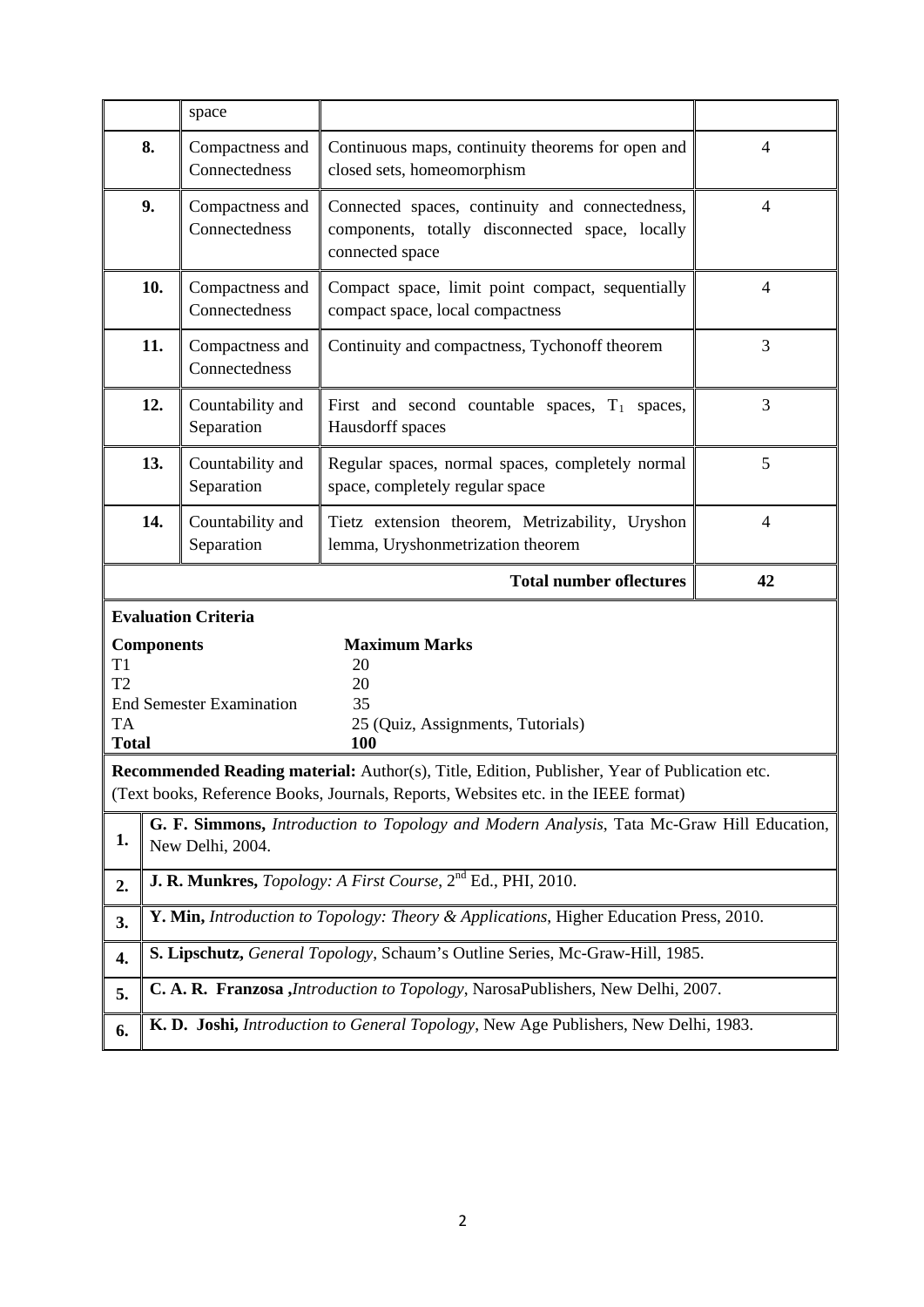#### **Mathematical Methods (19M21MA115)**

| <b>Course Code</b>                                                       |                                                                                           | 19M21MA115                                                                                    | Semester Odd                |                                                                                                                                                                                                                                                                                                         |                        | Semester I<br><b>Session 2019-2020</b><br>Month from Aug 2019- Dec 2019 |                                                                     |                                             |
|--------------------------------------------------------------------------|-------------------------------------------------------------------------------------------|-----------------------------------------------------------------------------------------------|-----------------------------|---------------------------------------------------------------------------------------------------------------------------------------------------------------------------------------------------------------------------------------------------------------------------------------------------------|------------------------|-------------------------------------------------------------------------|---------------------------------------------------------------------|---------------------------------------------|
|                                                                          |                                                                                           |                                                                                               |                             |                                                                                                                                                                                                                                                                                                         |                        |                                                                         |                                                                     |                                             |
| <b>Course Name</b><br><b>Mathematical Methods</b>                        |                                                                                           |                                                                                               |                             |                                                                                                                                                                                                                                                                                                         |                        |                                                                         |                                                                     |                                             |
| <b>Credits</b>                                                           |                                                                                           | $\overline{4}$                                                                                |                             | $3 - 1 - 0$<br><b>Contact Hours</b>                                                                                                                                                                                                                                                                     |                        |                                                                         |                                                                     |                                             |
| <b>Faculty</b><br>(Names)                                                |                                                                                           | Coordinator(s)                                                                                |                             | <b>Puneet Rana</b>                                                                                                                                                                                                                                                                                      |                        |                                                                         |                                                                     |                                             |
|                                                                          |                                                                                           | Teacher(s)<br>(Alphabetically)                                                                | <b>Puneet Rana</b>          |                                                                                                                                                                                                                                                                                                         |                        |                                                                         |                                                                     |                                             |
| <b>COURSE OUTCOMES</b>                                                   |                                                                                           |                                                                                               |                             |                                                                                                                                                                                                                                                                                                         |                        |                                                                         | <b>COGNITIVE</b><br><b>LEVELS</b>                                   |                                             |
| After pursuing the above mentioned course, the students will be able to: |                                                                                           |                                                                                               |                             |                                                                                                                                                                                                                                                                                                         |                        |                                                                         |                                                                     |                                             |
| C114.1                                                                   | explain functionals and their variations to optimize various<br>problems.                 |                                                                                               |                             |                                                                                                                                                                                                                                                                                                         |                        |                                                                         |                                                                     | C <sub>2</sub>                              |
| C114.2                                                                   | apply different forms of Euler's equation on different variational<br>problems.           |                                                                                               |                             |                                                                                                                                                                                                                                                                                                         |                        |                                                                         | C <sub>3</sub>                                                      |                                             |
| C114.3                                                                   | explain and solve different types of integral equations and their<br>eigenvalue problems. |                                                                                               |                             |                                                                                                                                                                                                                                                                                                         |                        |                                                                         |                                                                     | C <sub>3</sub>                              |
| C114.4                                                                   | solve boundary value problems and singular integral equations.                            |                                                                                               |                             |                                                                                                                                                                                                                                                                                                         |                        |                                                                         |                                                                     | C <sub>3</sub>                              |
| C114.5                                                                   |                                                                                           | apply different linear integral transforms in solving differential and<br>integral equations. |                             |                                                                                                                                                                                                                                                                                                         |                        |                                                                         |                                                                     | C <sub>3</sub>                              |
| <b>Module</b><br>No.                                                     | Title of the<br><b>Module</b>                                                             |                                                                                               | <b>Topics in the Module</b> |                                                                                                                                                                                                                                                                                                         |                        |                                                                         |                                                                     | No. of<br><b>Lectures for</b><br>the module |
| 1                                                                        | Functional and<br>its Variation                                                           |                                                                                               |                             | Introduction,<br>variation<br>comparison between the notion of extrema of a<br>function and a functional, construction of<br>functional,<br>problem<br>geodesics and isoperimetric problem.                                                                                                             | 6                      |                                                                         |                                                                     |                                             |
| $\boldsymbol{2}$                                                         | fixed and<br>moving                                                                       | Variational<br>Problems with<br><b>Boundaries</b>                                             | The                         | of<br>system<br>fundamental<br>variations, examples, functionals in the form of<br>integrals, special cases containing only some of<br>the variables,<br>higher derivatives of the dependent variables,<br>Euler-Poisson equation, Ostrogradsky equation,<br>moving end problems, Rayleigh-Ritz method, | Euler's<br>of<br>lemma | the                                                                     | equations,<br>the<br>calculus<br>of<br>functionals depending on the | 10                                          |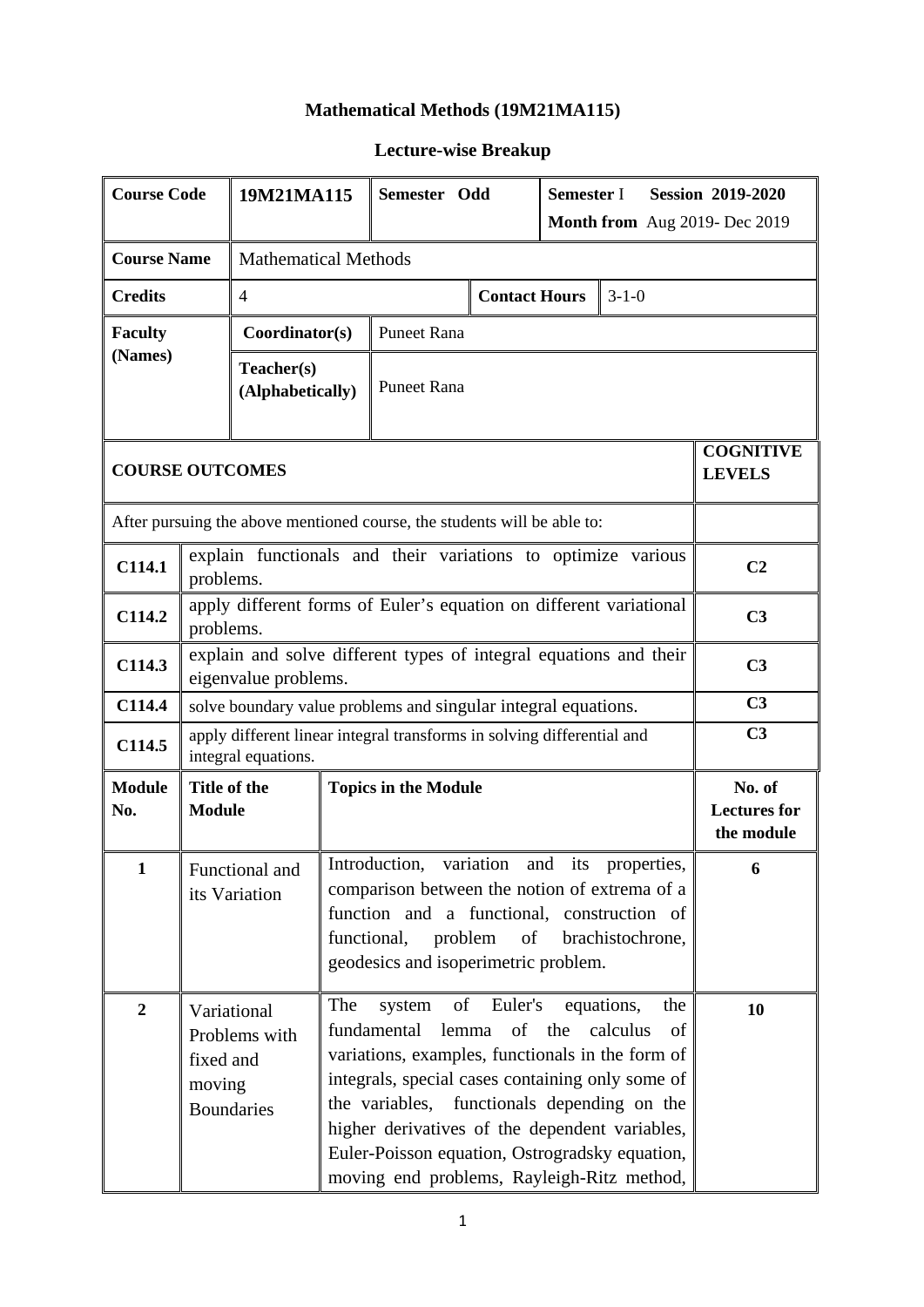|                                                                                                                                                                                                                                      |                                                                                                 |                                                                                         | Galerkin's method and Kantorovich method of                                                                                                                                                                                                                                                                                                                                                                    |    |  |  |  |  |
|--------------------------------------------------------------------------------------------------------------------------------------------------------------------------------------------------------------------------------------|-------------------------------------------------------------------------------------------------|-----------------------------------------------------------------------------------------|----------------------------------------------------------------------------------------------------------------------------------------------------------------------------------------------------------------------------------------------------------------------------------------------------------------------------------------------------------------------------------------------------------------|----|--|--|--|--|
|                                                                                                                                                                                                                                      | 3<br>Integral<br>equations                                                                      |                                                                                         | solving differential equations.<br>Integral equations of Fredholm and Volterra<br>type, Conversion from IVP and BVP. Solution<br>by successive substitution and successive<br>approximation,<br>integral<br>equations<br>with<br>degenerate kernels. Fredholm's theorems,<br>integral equations with symmetric kernel,<br>eigenvalues and eigenfunctions of integral<br>equations and their simple properties. | 10 |  |  |  |  |
|                                                                                                                                                                                                                                      | $\overline{\mathbf{4}}$<br>Applications of<br>integral<br>equations                             |                                                                                         | Longitudinal vibrations of the rod, deformation<br>of a rod, Green's function, influence function,<br>construction of Green's function when the<br>boundary value problem contains a parameter,<br>Abel integral equation, weakly singular kernel,<br>iteration of the singular equation.                                                                                                                      | 8  |  |  |  |  |
| 5                                                                                                                                                                                                                                    |                                                                                                 | Integral<br>transform<br>methods                                                        | Introduction, Laplace transform, properties of<br>the Laplace transform, application to Volterra<br>integral<br>equation,<br>Fourier<br>transform,<br>application of Fourier transform, introduction<br>to Hankel and Mellin transform, Fox's integral<br>equation.                                                                                                                                            | 8  |  |  |  |  |
|                                                                                                                                                                                                                                      |                                                                                                 |                                                                                         | <b>Total number of lectures</b>                                                                                                                                                                                                                                                                                                                                                                                | 42 |  |  |  |  |
| <b>Evaluation Criteria</b><br><b>Maximum Marks</b><br><b>Components</b><br>20<br>T1<br>T <sub>2</sub><br>20<br><b>End Semester Examination</b><br>35<br><b>TA</b><br>25 (Quiz, Assignments, Tutorials)<br><b>Total</b><br><b>100</b> |                                                                                                 |                                                                                         |                                                                                                                                                                                                                                                                                                                                                                                                                |    |  |  |  |  |
| Recommended Reading material: Author(s), Title, Edition, Publisher, Year of Publication etc.<br>(Text books, Reference Books, Journals, Reports, Websites etc. in the IEEE format)                                                   |                                                                                                 |                                                                                         |                                                                                                                                                                                                                                                                                                                                                                                                                |    |  |  |  |  |
| 1.                                                                                                                                                                                                                                   | L. Elsegolc, Calculus of Variation, Dover Publications, 2010.                                   |                                                                                         |                                                                                                                                                                                                                                                                                                                                                                                                                |    |  |  |  |  |
| 2.                                                                                                                                                                                                                                   | I. M. Gelf and, S.V. Fomin, Calculus of Variations, Prentice Hall, 1963.                        |                                                                                         |                                                                                                                                                                                                                                                                                                                                                                                                                |    |  |  |  |  |
| 3.                                                                                                                                                                                                                                   |                                                                                                 | R. P. Kenwal, Linear Integral Equation; Theory and Techniques, Academic Press,<br>1971. |                                                                                                                                                                                                                                                                                                                                                                                                                |    |  |  |  |  |
| 4.                                                                                                                                                                                                                                   |                                                                                                 | F. B. Hildebrand, Methods of Applied Mathematics, Dover Publications, 1992.             |                                                                                                                                                                                                                                                                                                                                                                                                                |    |  |  |  |  |
| 5.                                                                                                                                                                                                                                   |                                                                                                 | S. Pal and S. C. Bhunia, Engineering Mathematics, Oxford University Press, 2015.        |                                                                                                                                                                                                                                                                                                                                                                                                                |    |  |  |  |  |
| 6.                                                                                                                                                                                                                                   | I. G. Petrovsky, Lectures on the Theory of Integral Equations, Mir Publishers,<br>Moscow, 1971. |                                                                                         |                                                                                                                                                                                                                                                                                                                                                                                                                |    |  |  |  |  |